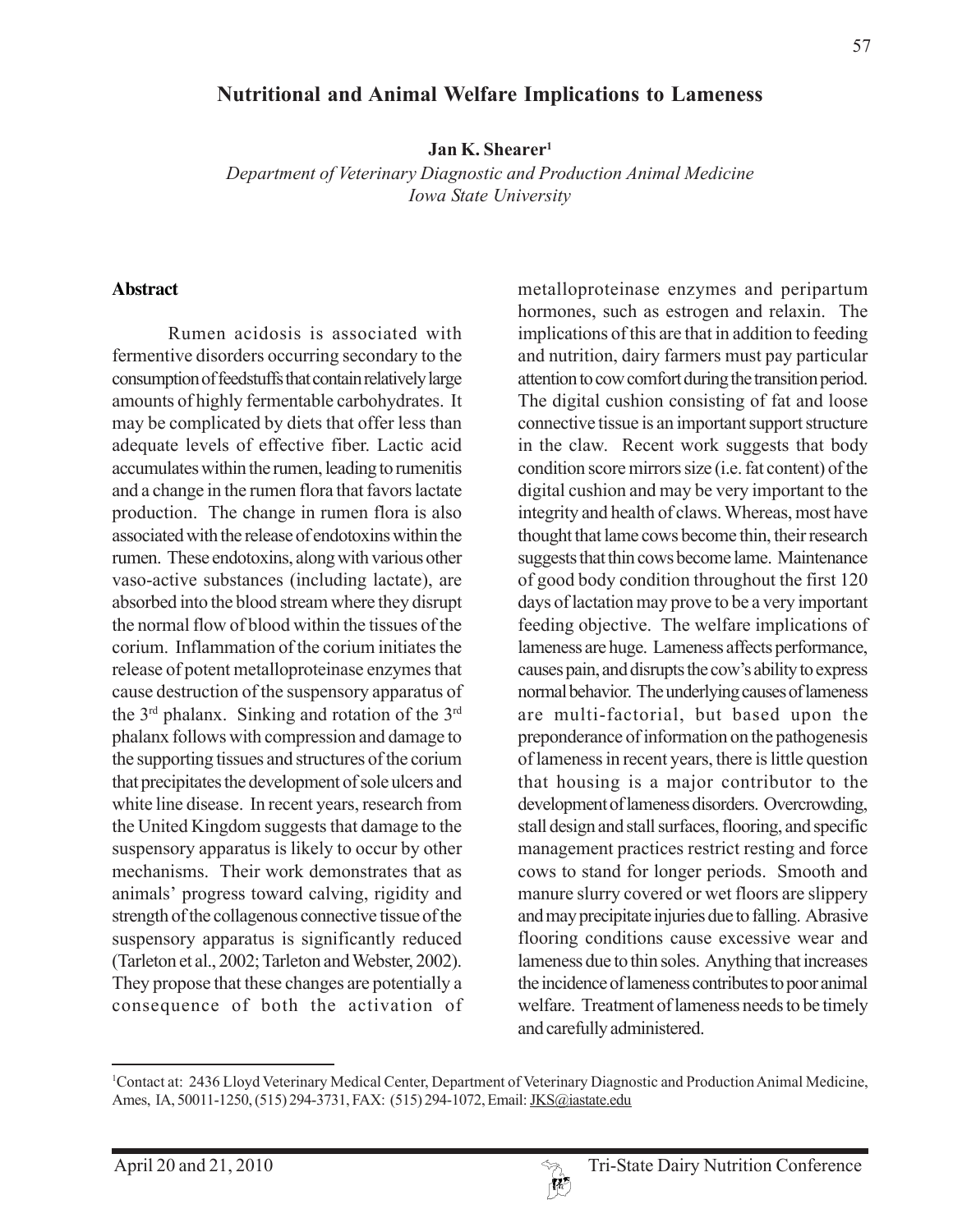### **Rumen Acidosis and the Vascular Disturbances Contributing to Laminitis**

Rumen disorders that result in acidosis are usually associated with the ingestion of large amounts of highly fermentable carbohydrate-rich feeds, resulting in the excessive production and accumulation of lactic acid in the rumen (Nocek, 1997). In its acute form, rumen acidosis is a life threatening disease characterized by severe toxemia, ataxia, incoordination, dehydration, ruminal stasis, bloat, weakness, recumbency, and ultimately death. The subclinical form of rumen acidosis (better known as SARA, for SubAcute Rumen Acidosis) occurs more commonly. Clinical manifestations would include: variable feed intake, depressed fat test, poor body condition despite sufficient energy intake, mild to moderate diarrhea, and occasional cases of epistaxis (nose-bleed) or hemoptysis (the expectoration of blood from the mouth).

Relatively few studies have been able to establish a direct link between rumen acidosis and laminitis, yet observation and clinical experience suggests feeding is an important underlying factor (Nordlund, 2002). Acidosis causes varying degrees of rumenitis which permits absorption of lactate, endotoxins (from the death of gram negative microorganisms in the rumen), and bioactive messengers, such as histamine and serotonin, from the rumen wall. These combined with vasoactive substances, such as epinephrine and norepinephrine, cytokines, prostaglandins and other substances, have direct effects on the vascular endothelium that initiate a cascade of events, including a decrease in blood flow caused by the simultaneous dilatation of arterioles and constriction of venules. Damage to walls of blood vessels leads to the extravasation (leaking) of blood and blood fluids into extravascular (into the tissues surrounding the vessels) tissues of the corium. This is complicated still further by stagnation of blood within the capillaries and other small blood vessels, resulting in thrombosis (clotting), ischemia (lack of blood flow), hypoxia (low oxygen),

and eventually arterio-venous shunting (Vermunt and Greenough, 1994).

The end result of the above events is inflammation, accompanied by swelling, hemorrhage, and death of corium tissues. Functional disturbances follow, including the activation of matrix metalloproteinases **(MMP)** that degrade the collagen fiber bundles of the suspensory apparatus of the third phalanx (i.e. P3, the bone within the claw capsule). These changes are exacerbated by the activation of epidermal growth and necrosis factors that contribute to structural alterations involving the basement membrane and capillary walls. Although somewhat complicated, these are the major lesions associated with laminitis at the cell and tissue level. A more comprehensive discussion of these may be found in other recent publications (van Amstel and Shearer, 2006; Greenough, 2007).

### **Laminitis (Pododermatitis aseptica diffusa)**

Laminitis, also known as founder, is an important predisposing cause of disorders affecting the digit in cattle. It is characterized by disrupted blood flow (as described above) that results in inflammation and the activation of potent enzymes (metalloproteinases) that damage tissues responsible for suspending the third phalanx **(P3)** within the claw horn capsule. To understand this phenomenal suspensory system and what happens when it fails is fundamental to understanding the pathogenesis of claw disorders (i.e. ulcers and white line disease) in cattle.

# *The suspensory apparatus of P3*

The laminar corium (sensitive lamina) of the claw is the primary suspensory tissue for P3. Cows essentially "hang in their claws" by virtue of a series of laminar folds that are anchored on the abaxial, dorsal, and axial surface of P3 and extend outward to interdigitate with the lamelle of the wall. Beneath P3 are tissues which make up the underlying support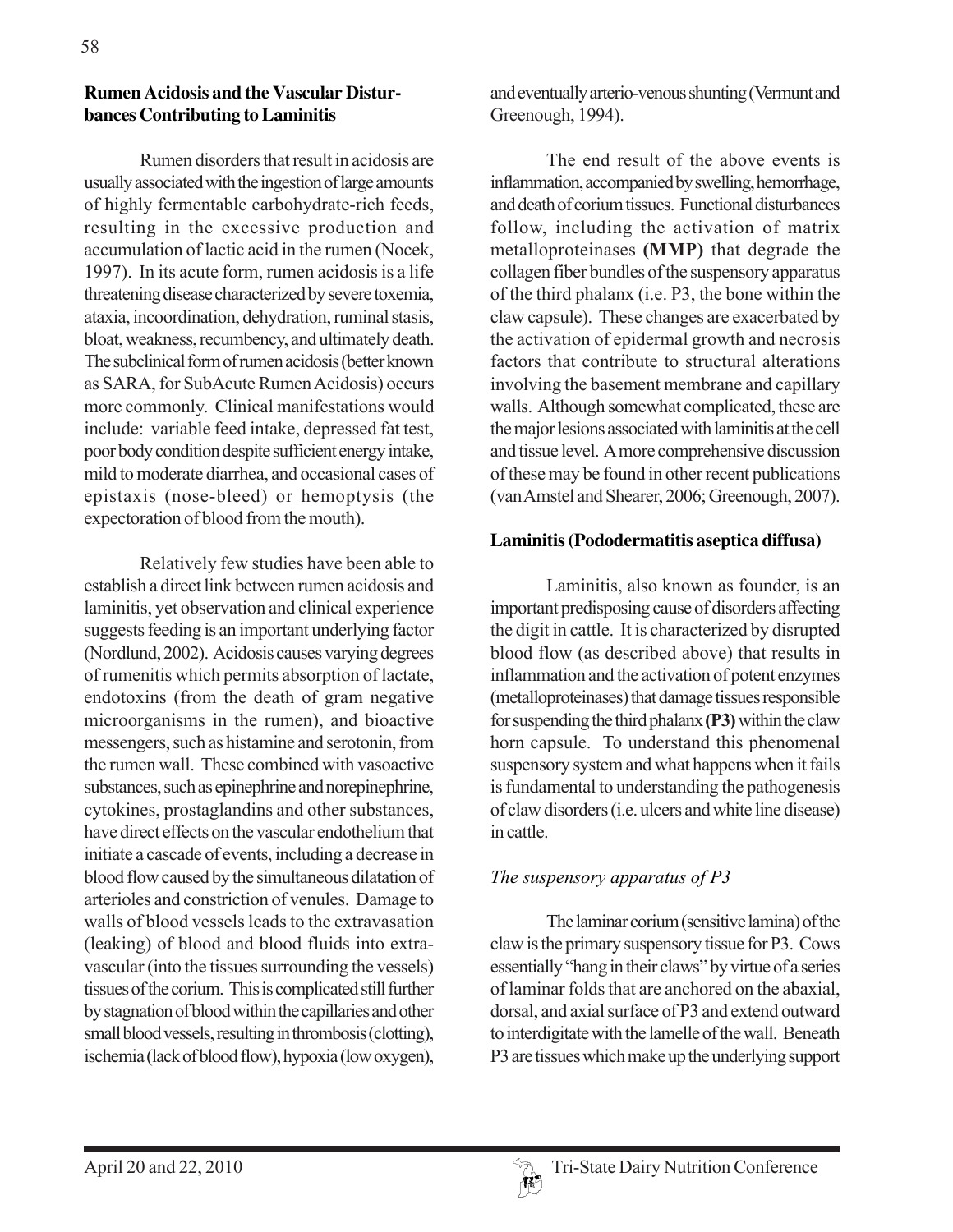structure for P3. This tissue is composed of loose connective tissue from the solar and perioplic corium and caudally by the digital cushion. The digital cushion is an important support structure composed of loose connective tissue and varying amounts of adipose tissue. It has become the object of attention by several researchers in recent years as recent observation suggests that the size and type of fat within the digital cushion may have important implications in the occurrence of lameness (Lischer et al., 2002; Raber et al., 2004).

Inflammation leading to destruction of the dermal-epidermal junction results in weakening of the suspensory apparatus that predisposes to the downward displacement and rotation of the P3. The result is compression of the corium and supporting tissues that lie between P3 and the sole which predisposes to the development of sole ulcers (Ossent and Lischer, 1998). In some cases, rotation of the apex of P3 is severe enough to cause dysfunction of the corium in this region and predispose to a toe ulcer. If, on the other hand, sinking of the P3 is such that the rear portion sinks the furthest, compression at the heel-sole junction will result in the development of a sole or heel ulcer. Sole ulcers are one the most common claw lesions in dairy cattle and constitute one of the most costly of lameness conditions.

# **Displacement of P3 by Alternate Mechanisms**

While most have considered rumen acidosis to be the primary cause of laminitis, lameness researchers in recent time suggest that it is more complicated than previously believed. In fact, the claws of cows and particularly heifers are less resistant to compressive loading forces than previously thought and especially so during the peripartum period. The confinement of cows on hard surfaces is potentially one of the single most important predisposing causes of lameness in dairy cattle.

### *Activation of matrix metalloproteinases by "hoofase"*

Researchers from the United Kingdom studied the supportive capacity of the suspensory apparatus of P3 in first lactation heifers and agematched maiden heifers during the peripartum period (Tarleton et al., 2002; Tarleton and Webster, 2002). They observed increased laxity, reduced rigidity, decreased load-bearing capacity, and a clear deterioration in the structural integrity of hooves in first lactation heifers. Furthermore, these changes appeared to be progressive over the period of 2 weeks prior to calving until 12 weeks post-calving. These hoof characteristics were not observed in age-matched maiden heifers. Workers suggested that these changes would permit sinking of P3 and thus predispose affected animals to compression of the corium and sole ulcers.

Biochemical explanations for these observations were explored, and in the process, researchers identified a unique ~ 52kD gelatinolytic enzyme they termed as "hoofase". This enzyme was isolated from all specimens derived from calving heifers; however, none was found in specimens from the maiden heifers. Researchers also sampled each of the study groups to determine if there was a relationship between hoofase and the types and levels of MMP isolated from the connective tissue samples. Interestingly, researchers observed the highest levels of hoofase in pregnant heifers approximately 2 weeks prior to calving. In addition, they found highly significant increases in the activated form of MM-2, a very important metalloproteinase involved in the mediation of collagen remodeling in normal animals (Tarleton and Webster, 2002). On the other hand, levels of metalloproteinase-9 (MM-9), the enzyme most consistently associated with inflammation as related to rumen acidosis, was not found in significant quantities in either the first lactation or maiden heifers. This suggested that the classical form of rumen acidosis-induced laminitis was not a cause of the changes observed. There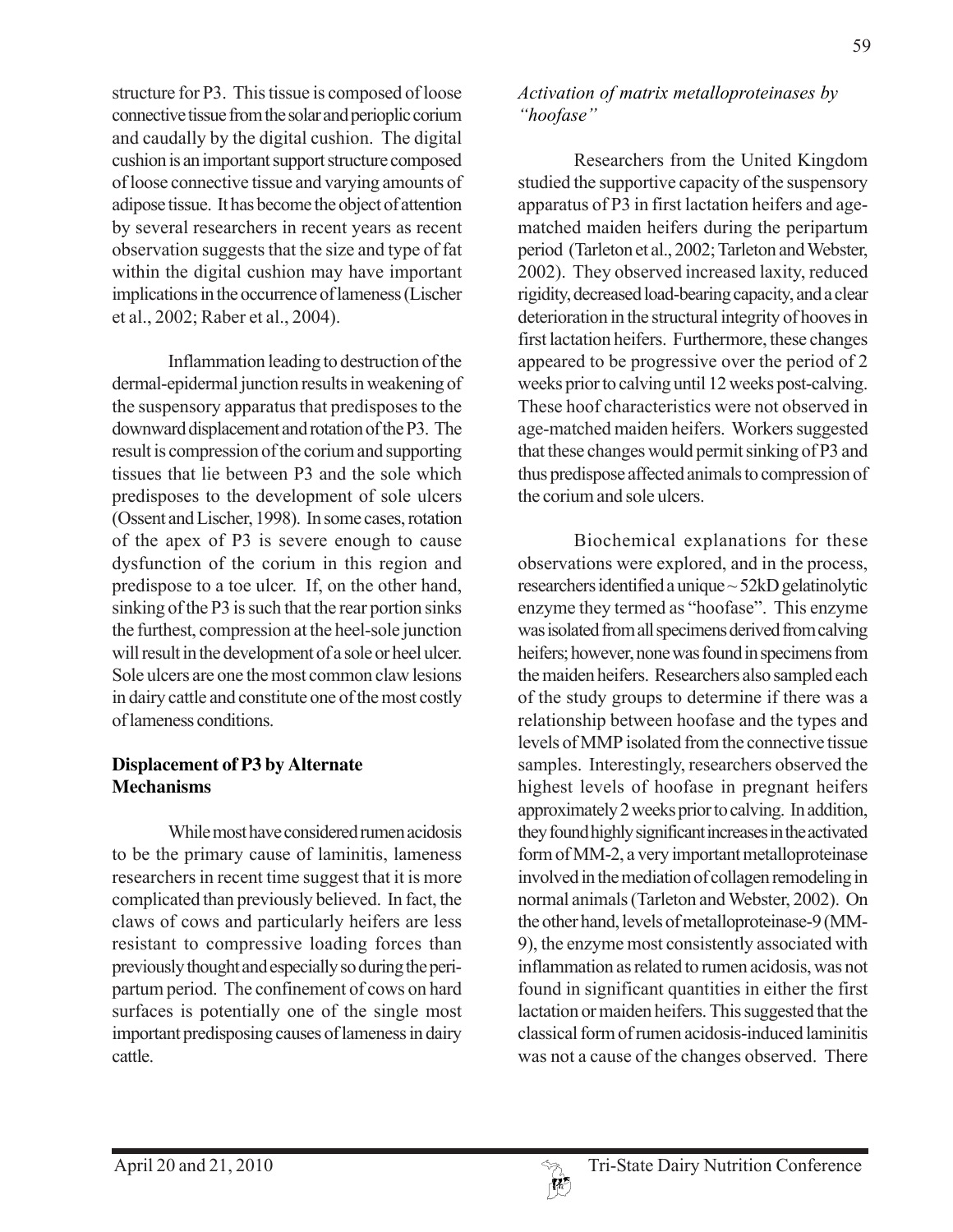were marginal increases in "proMM-2" (a metalloproteinase normally responsible for physiological and pathological remodeling of connective tissues). Researchers concluded that these results indicate that hoofase plays a very important role in the activation of MM-2 and weakening of the suspensory apparatus by a mechanism quite different than that related to rumen acidosis. Considering the observations of this study, indicating that peak hoofase activity occurs approximately 2 weeks prior to calving and that it continues well into the early postpartum period, one must conclude that hoofase may have a very important role in the cause of claw lesions.

# *Peripartum hormonal effects*

Researchers from the United Kingdom have suggested yet another mechanism for weakening of the dermal-epidermal segment between the wall and P3. Their work suggests that weakening of the suspensory tissue may be the result of hormonal changes that normally occur around the time of calving (Tarleton and Webster, 2002; Webster, 2002; Knott et al., 2006). In particular, hormones such as estrogen and relaxin, responsible for relaxation of the pelvic musculature, tendons, and ligaments around the time of calving, are thought to have a similar effect on the suspensory tissue of P3 as well. Whereas this is likely a natural phenomenon around the time of calving, housing animals on soft surfaces during the transition period (4 weeks prior to calving through 4 to 8 weeks after calving) may be an important management procedure to reduce or alleviate the potential for permanent damage to these tissues. Researchers base this opinion on observations that fewer claw lesions occurred in heifers housed in straw yards compared with those housed in free stalls during the transition period. Researchers concluded that first lactation animals, in particular, would benefit from softer flooring surfaces during the peripartum period .

German researchers suggest that sinking and rotation of P3 may be associated with as of yet unexplained structural alterations occurring on the surface of P3 where the suspensory tissues are anchored (Mulling and Lischer, 2002). It is clear that despite the preponderance of information linking laminitis to feeding conditions and rumen acidosis, softer flooring surfaces and cow comfort cannot be overlooked as requirements for animals during the transition period.

# **Ulcers of the Toe, Sole and Heel (Pododermatitis circumscripta, Rusterholtz Ulcer/Sole Ulcer, Toe Ulcer and Heel Ulcer)**

Displacement of P3 results in compression of the solar and perioplic corium between P3 and the sole. Contusion and bruising of the corium at the toe, sole ,and heel causes injury and dysfunction of the corium. In cases where displacement of P3 involves severe rotation of its apex, a toe ulcer may develop. If, on the other hand, sinking of P3 is such that the rear portion sinks furthest, compression of the solar and perioplic corium of the heel will lead to development of a sole ulcer at the heel-sole junction (Raven, 1989). Toussaint Raven has characterized this as the "typical site", i.e., the site most commonly associated with the development of sole ulcers.

An ulcer is defined as a full-thickness defect or break in the epidermis that exposes the corium. One of the earliest indications of a developing sole ulcer is hemorrhage in the sole, particularly when it occurs at the heel-sole junction. If the animal exhibits pain when pressure is applied to this area, it offers good evidence that the ulcer is in the clinical stage. With additional time and trauma associated with weight bearing, this lesion will likely progress to a full-thickness horn defect or ulcer. In the pre-clinical or early stages of development, despite the size of some hemorrhages, pressure as might be applied with a hoof tester causes little or no discomfort. Treatment of these cases may be accomplished by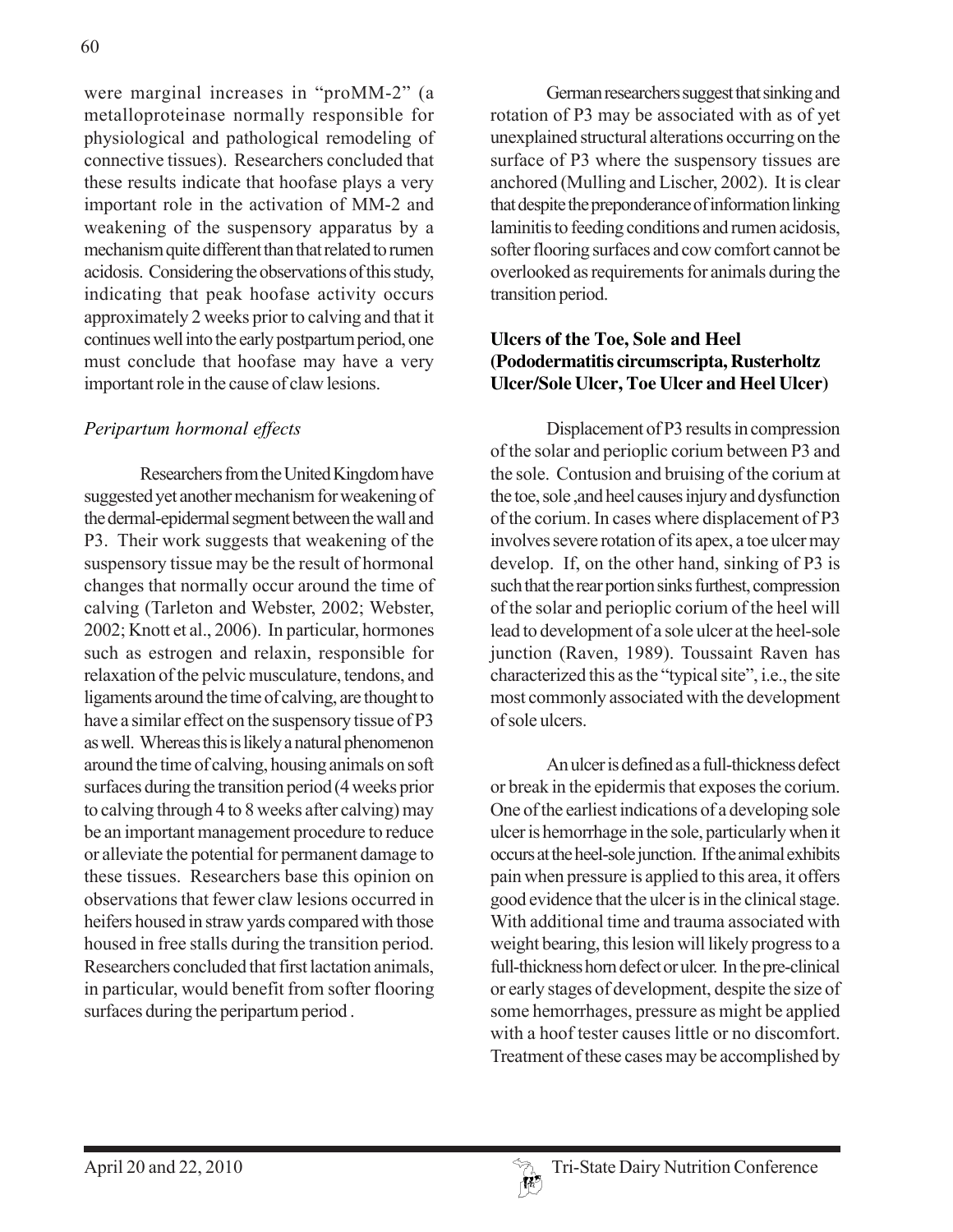lowering the heel on the affected claw so that it may have time with reduced weight bearing for rest and repair. If, on the other hand, one is able to illicit pain by putting gentle pressure over this area with a hoof tester, one should not only lower the heel on the affected claw but also consider application of a foot block to the healthy claw to insure complete relief from weight bearing. When identified early, these cases will usually recover quite rapidly (within 3 to 4 weeks).

Mature ulcers are usually accompanied by lameness and even gentle pressure with a hoof tester over the ulcer site will illicit a positive pain response. Removal of superficial layers of horn may uncover an area of exposed corium that is extremely sensitive. Assuming minimal damage of the corium, these may be treated by thinning horn around the base of the ulcer and lowering this area relative to the weight bearing surface of the healthy claw. It is also advisable to avoid leaving a crater or hole in the sole that will fill with organic matter. Instead, slope the sole axially toward the interdigital space. Recovery time for ulcers requires a minimum of 20 to 30 days, and based on studies by European workers, recovery may take as much as 50 to 60 days in severe cases. The objective should be to provide relief from weight bearing on the affected claw for at least 1 month by means of a foot block and an additional 20 to 30 days by corrective trimming to adjust load bearing between the two claws. It is important to remember that if there has been significant damage to the corium, recovery may be extended. In some cows, this may require that a new block be applied as soon as the first one is no longer functional due to wear (van Amstel and Shearer, 2006).

For chronic ulcers where long-standing inflammation has resulted in granulation tissue formation: 1) apply the corrective trimming procedures described above, 2) carefully remove the granulation tissue with a sharp hoof knife. Be careful not to damage adjacent normal tissues of the corium. Granulation tissue bleeds freely and recurrence rates for ulcers with exposed granulation tissue are high.

To fully understand the pathogenesis of ulcers, one must recognize their multi-factorial etiology. The metabolic factors responsible for sinking and rotation of P3 include rumen acidosis and laminitis and also the effects of enzyme activity and hormonal changes that are most common during the transition period. The mechanical factors of greatest importance are those that contribute to unbalanced load bearing within and between claws. The work of Toussaint Raven (Raven, 1989) demonstrates that weight does not distribute itself evenly but more so to the outer claw. This increased weight bearing leads to accelerated horn growth and overloading of the outer claw, the consequence of which increases weight load and pressure on the corium. The biomechanics of loading within the weight bearing surface are also affected by toe length. When the toe is long, the sole in the region of the toe is always thicker. This creates a greater distribution of weight caudally toward the heel-sole junction and is therefore believed to be a contributor to the development of sole and heel ulcers. The purpose of maintenance or preventive hoof trimming procedures is to re-establish appropriate weight bearing within and between claws by eliminating abnormal overgrowth that leads to overloading of the claw.

Finally, size and type of fat within the digital cushions has become a source of interest in understanding the pathogenesis of sole ulcers (Bicahlo et al., 2009). The digital cushion lies immediately above the loose connective tissue of the corium and beneath P3. It consists of 3 roughly parallel cylinders (axial, central, and abaxial) composed primarily of fat which serve as shock absorbers in the heel. Studies by Swiss researchers have found that the digital cushion of heifers is smaller in size and contains more saturated fat, which reduces it cushioning value as compared with mature

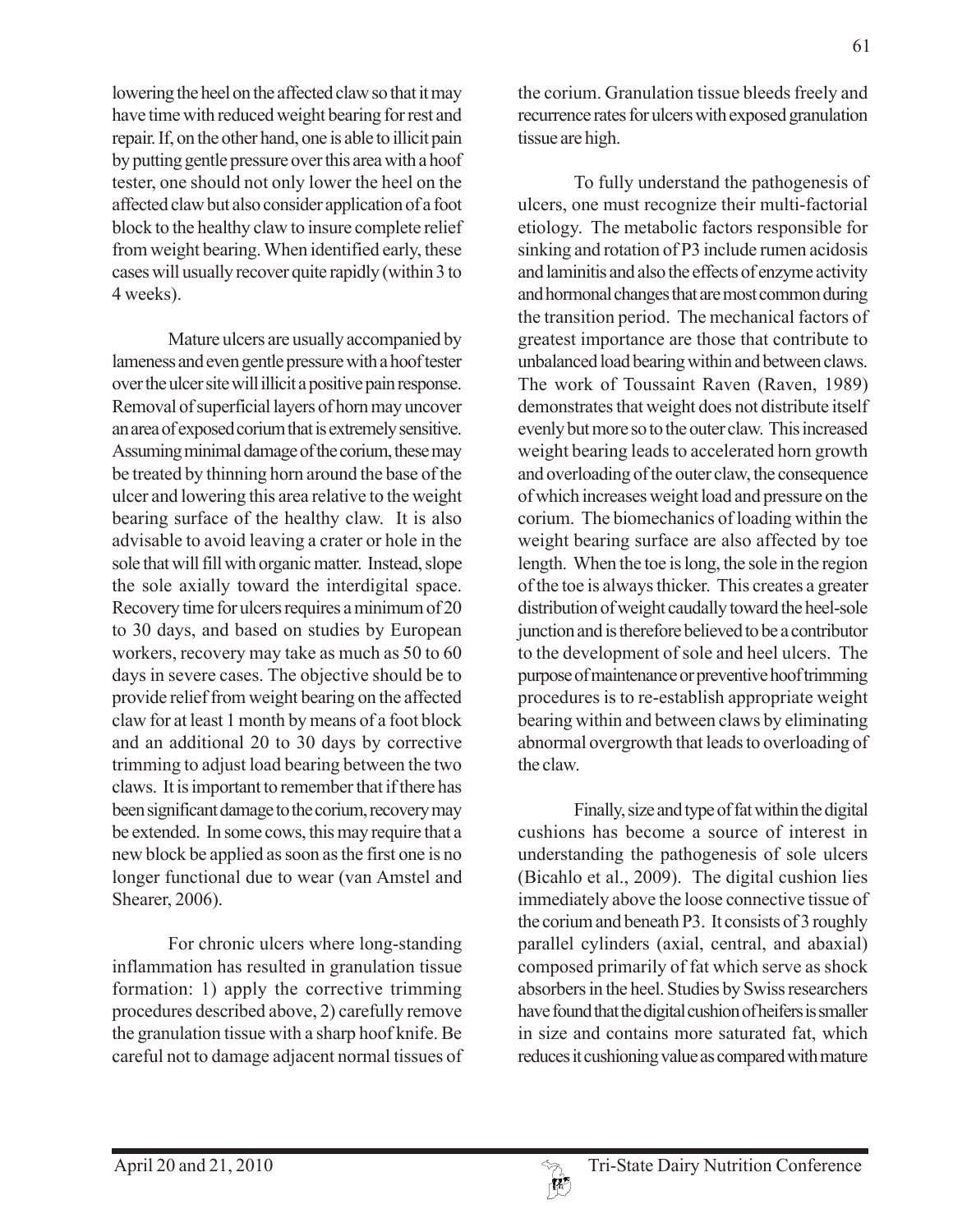cows. These characteristics of the digital cushion in heifers may increase the vulnerability of young animals to claw diseases, particularly sole and heel ulcers. Furthermore, observation of the feet of animals suffering laminitis indicates that the sinking of P3 leads to damage of the digital cushions and replacement of the fat with firmer connective (even cartilaginous or cartilage-like) tissue. The combination of a harder less flexible digital cushion and compression of the corium caused by sinking of P3 results in greater damage to the corium in the heel and consequently, a greater risk of sole and heel ulcers.

### **Effects of Body Condition on Claw Disorders**

The impression of most people is that lame cows lose weight. This is logical since lameness causes pain and reduces their interest in walking or standing and therefore the number of trips a cow might be willing to make to the feedbunk. However, a recent study suggests that rather than lame cows becoming thin, it may be that thin cows become lame (Bicalho, et al, 2008). These researchers investigated the relationship between claw lesions (ulcers and white line disease) and thickness of the digital cushion **(DC)** in 501 lactating Holstein cows. They found that the prevalence of sole ulcers and white line disease increased as thickness of the DC decreased. They also observed that digital cushion thickness decreased steadily throughout lactation, reaching nadir (i.e., its lowest point) at 120 days after calving. Body condition scores **(BCS)** of cows were positively associated with thickness of the DC, whereby an increase in BCS was associated with a corresponding increase in mean thickness of the DC.

Results of this study add further credence to the idea that claw lesions bear a close relationship to external factors, in particular, confinement housing and hard flooring surfaces. Furthermore, it is tempting, if not reasonable, to theorize that the mobilization of fat in early lactation is a significant risk factor for lameness. The results of several

studies are now beginning to suggest that when the shock-absorbing properties of the DC are compromised, the corium becomes vulnerable to mechanical injury. Knowing that cows mobilize fat from multiple body locations, it is reasonable to assume that they would likely mobilize fat from the DC as well. In the study described above, researchers noted a decrease in thickness of the DC and also evidence of a change in the DC composition as BCS decreased (Bicalho et al, 2008).

The Cornell study (Bicalho et al., 2008) demonstrated that the highest prevalence of sole ulcers occurred near peak lactation (i.e., 60 to 100 days in milk); the point at which shrinking of the digital cushion was approaching nadir. This is not unlike observations from other studies and also supports an association with a thinner, less functional digital cushion. However, the rumen acidosislaminitis complex, the effects of hoofase or activation of metalloproteinase activity, and/or the impact of peri-partum hormonal changes can all be theorized as causes of these conditions in a similar time-frame. Therefore, these observations neither preclude nor reduce the significance of other causative factors as mentioned earlier in this chapter. Rather, they highlight lameness's complicated pathogenesis and its multi-factorial causes.

#### **Welfare Implications of Lameness**

The primary concerns in animal welfare typically include 3 basic questions: 1) is the animal functioning well (in other words, is it producing well), 2) does the animal have pain or is it distressed, and 3) is the animal able to express or perform natural behaviors (Frazer, 2008; Von Keyserlingk et al., 2009)? When we consider lameness in the context of these concerns, we fail to achieve the objectives of good welfare by any of these measures. Lameness reduces milk production and reproductive performance. It causes pain and interferes with the animal's ability to move about freely or confidently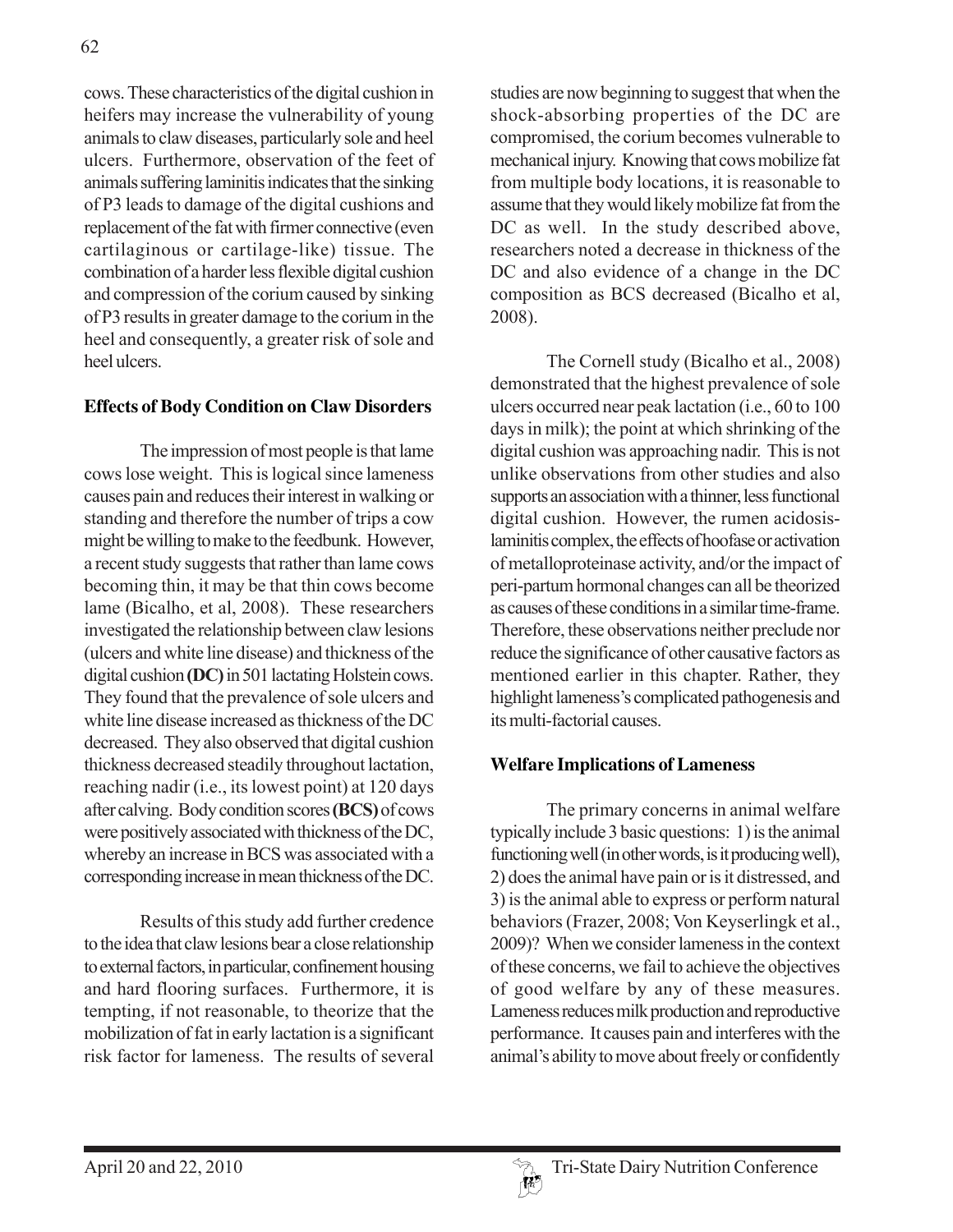to interact with herd mates in behaviors such as estrus behavior or interactions to establish dominance.

# *Housing considerations to improve welfare of lame cows*

Poor cow comfort is not only an important predisposing cause of lameness, but it's also what keeps cows lame. Key factors are overcrowding, poor stall design, inadequate bedding and grooming of stalls, abrasive flooring surfaces, slurry covered or wet and slippery flooring surfaces, and management practices that contribute to excessive standing and reduce time available for resting (Shearer and van Amstel, 2007). In short, failure to maximize cow comfort is likely to increase the prevalence, incidence, and duration of lameness, while simultaneously extending time required for recovery from lameness disorders.

# *Overcrowding*

Leonard evaluated the effect of lying time on first-calf heifers in overcrowded conditions (Leonard et al., 1996). He found that heifers which spent 10 or more hours per day lying down had significantly better claw health than those that spent 5 hours/day or less lying down. Cows will normally lie down and rest for as much as 11 to 14 hours/ day. Less time resting usually means less time ruminating or "cud-chewing". When cud-chewing time is reduced, the natural buffering of rumen contents by saliva is decreased.

# *Stall design and stall surfaces*

Design features of stalls that appear to be most important are: 1) the provision of sufficient space for movement associated with lying and rising, 2) adequate resting space within the stall, and 3) a well-cushioned bed. Placement of the neck rail appears to affect perching and time spent standing in stalls. Generally speaking, stall dimensions for a

large Holstein cow include: head end against a wall, minimum length should be 9.5 to 10 feet; stalls oriented head to head, 8 to 8.5 feet, and recommended stall width varies from 46 to 50 inches (Faull et al., 1996; Anderson, 2002; Cook, 2009).

Lame cows have a particularly difficult time rising or lying down in poorly designed stalls bedded with mattresses. They fare much better in sand stalls because the foot is able to gain much better traction in the loose bed of sand (Cook, 2006). This alone is believed to contribute significantly to the duration of lameness in individual cows. The ideal housing condition for a lame cow is a soft surface (as might be found on an earthen surface), without the normal restrictions that come with a stall. Where weather conditions are unfavorable, special needs barns with bedded packs provide friendly conditions for lame cows.

# *Flooring*

Cows are land animals. Hard surfaces contribute to claw horn overgrowth, which leads to overburdening or overloading of claws and ultimately contributes to the development of disorders of the foot, such as ulcers and white line disease (Raven, 1989). Furthermore, the manner in which concrete is finished has significant consequences for foot and leg health. Rough finishes increase the rate of claw horn wear and has been associated with a higher incidence of lameness (Wells et al., 1993). New concrete is particularly abrasive because of the sharp edges and protruding aggregate that naturally develop as it is cures. These may be removed by dragging heavy concrete blocks or a steel scraper over the flooring surface. They may also be removed mechanically by grinding or polishing of the surface.

Smooth concrete reduces wear and contributes to claw horn overgrowth that may require more frequent trimming of claws. Smooth surfaces are also slippery and predispose to injury,

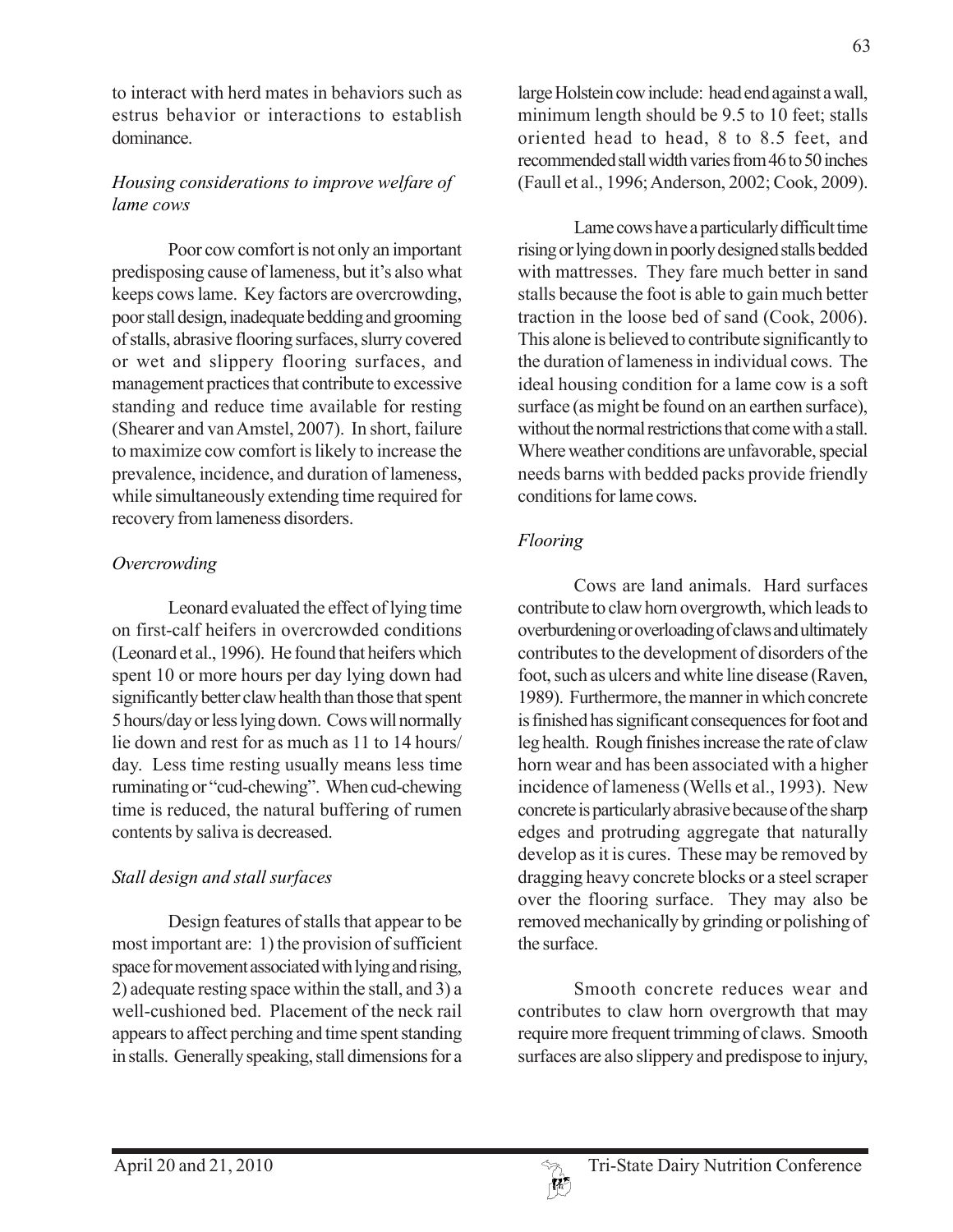usually of the upper leg and hip from falling. Grooving the surface of smooth concrete floors increases traction and reduces injuries from falling. Most recommend grooving a parallel or diamond pattern in the floor to maximize traction. Grooves should be 3/8 to 1/2 inch wide and 1/2 inch deep. When grooves are wider than 1/2 inch, the floor is less comfortable because support at the weight bearing surface is less uniform. For the same reason, it is advised that the floor area between the grooves be kept flat and uniform as well. Grooves in walkways that run in a parallel pattern should be 2 to 3 inches apart, whereas grooves on a diamond pattern may be slightly wider at 4 to 6 inches on center. The diamond pattern is considered to be particularly useful in high traffic areas. As much as possible, avoid orienting grooves at right angles to the direction of the manure scraper travel (Shearer and van Amstel, 2007).

In confinement conditions, feet are continually exposed to manure slurry and moisture. Since claw horn absorbs moisture readily, feet of cows in free stall housing systems are softer. In housing systems where floors are abrasive, wetter and thus softer, claws wear more rapidly, predisposing to thin sole problems. But, in addition to effects on horn hardness, at least one study indicates that the exposure of claws to manure slurry has very detrimental effects on the intercellular matrix claw horn (Kempson et al., 1998). In other words, the health and integrity of claw horn is reduced for cows with near constant exposure to manure slurry. Possibly, the best example is heel horn erosion, a common disorder in confinement housed animals. It is believed that manure slurry not only increases the susceptibility of heel horn to erosion but also provides the ideal environment required to support the growth of organisms that actually breakdown and destroy the heel horn.

In recent years, some operations have incorporated rubber belting along feed mangers and in alleys or walkways to and from the milking parlor. Observation of cow behavior indicates that cows prefer the softer surface offered by the rubber belting. In fact, in barn conditions where the stall is poorly designed or inadequately bedded or groomed, cows often find the rubber flooring more comfortable than the adjoining stall. When this happens, cows may block access to the feed manger. Properly textured rubber surfaces generally provide improved traction because of its compressibility (Rushen and Passille, 2006). It can also be slippery when walking surfaces are slurry covered or wet. Grooving the belts (only belts without reinforcing wires) helps reduce slipping injuries.

Primary problems with rubber belting are related to manure handling and securing it to the underlying floor. For example, in flush barns where rubber may not be properly secured, manure and other debris may become entrapped beneath the rubber making for a very uneven surface. In barns that scrape manure, depending upon how the rubber is secured to the floor, scraping may result in frequent displacement of the rubber. Rubber flooring must be secured in such a way as to make it resistant to displacement by either the twisting or turning action of the wheels or the scraper itself. Despite these drawbacks, rubber belting is a flooring modification that appears to improve cow and foot comfort, but research has yet to establish its value in reducing the incidence of common claw lesions such as sole ulcers (Vanegas et al., 2006), with one exception. That exception is excessive wear from aggressive concrete. When rubber is strategically used in areas such as parlor holding areas and exit and travel lanes, it can reduce some of problems with rapid wear rates (Shearer and van Amstel, 2007). But, it is not a substitute for a poorly designed stall or management errors that contribute to increased standing time.

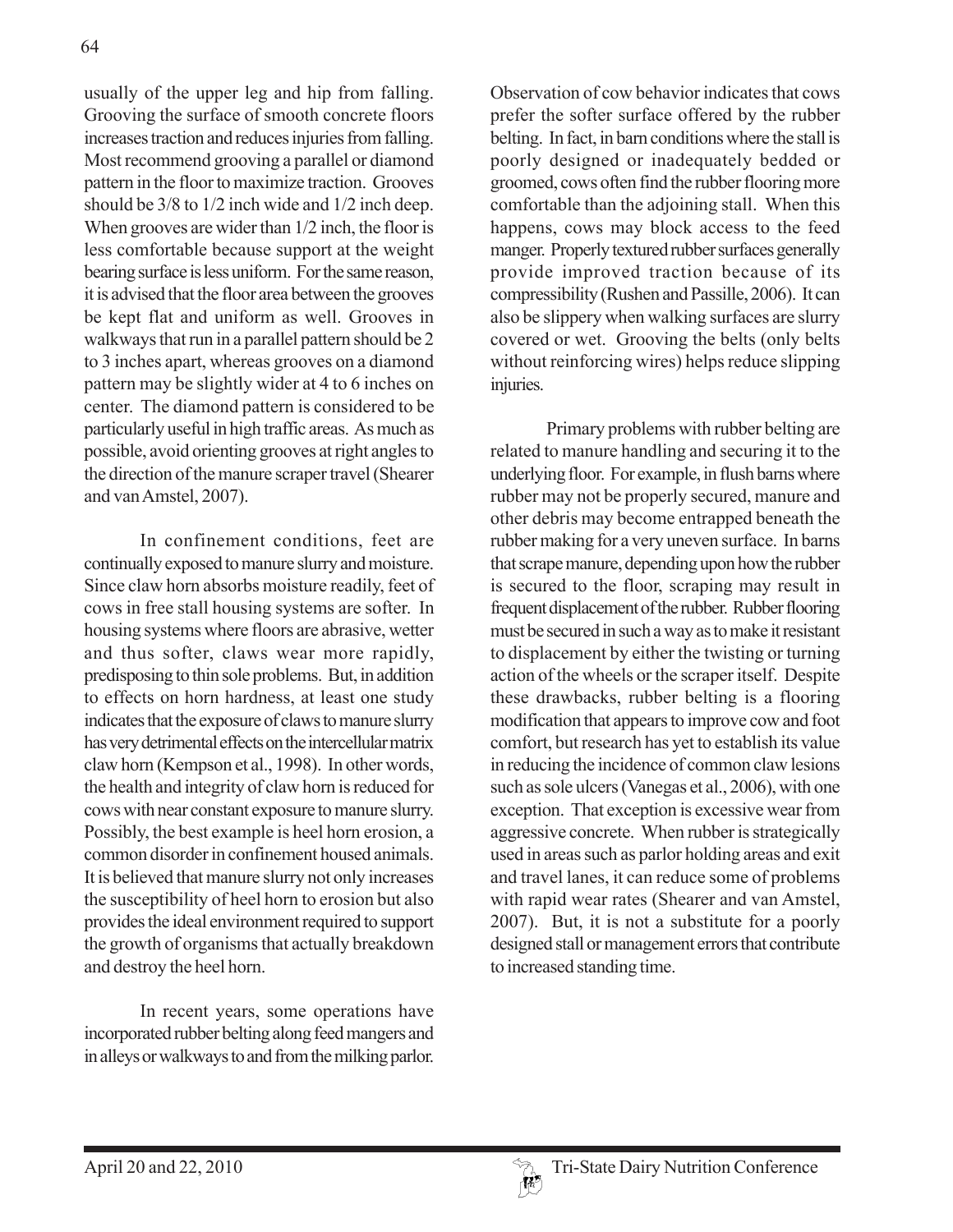#### **Treatment of Lameness Conditions**

Disorders of the claw horn, such as sole ulcer or white line disease, generally require corrective trimming procedures and in most cases application of a foot block to relieve weight bearing on diseased or damaged claws. All loose and/or undermined horn should be removed without causing damage to the underlying nerve-rich corium. A sharp hoof knife is the fundamental requirement for conducting these procedures since careful dissection of claw lesions to distinguish healthy from diseased tissue is the primary objective of corrective trimming techniques. Severe lesions may require extensive work and thus corrective trimming procedures may be very uncomfortable for the animal. When pain is severe, it may be necessary to stop and apply local anesthesia via ring block or intravenous regional anesthesia techniques. Anesthesia reduces discomfort for the animal and permits the removal of necrotic tissue with less risk of inadvertent damage to surrounding normal tissues (Shearer, 2008).

Many people are under the erroneous impression that the proper treatment of claw lesions requires sufficient damage to cause hemorrhage of corium tissues. In fact, excessive hemorrhage is simply a signal that one is damaging healthy tissues. Although some hemorrhage is likely to occur in the process of corrective trimming, excessive bleeding is never desirable. Necrotic or dead tissue does not bleed, and there is no sensation because nerves and nerve supply to these tissues is disrupted or no longer exists. Trimming of claw lesions should cease when pain and hemorrhage are severe. The same comments apply to the cauterization of corium tissues with hot irons to control bleeding. The corium is the only tissue in the cow's body capable of producing claw horn. Every attempt possible should be made to avoid excessive damage of these unique and delicate tissues.

Aggressive trimming of claw lesions with little regard for peripheral damage to normal corium tissues causes excruciating pain and also delays recovery, both of which are welfare negatives. Trimmers should approach corrective trimming tasks with compassion and sensitivity to the fact that these are already painful conditions, and with careful techniques, they can provide prompt relief. Careless disregard for the pain a cow may experience during and following treatment of these conditions amounts to little more than torture.

#### **Pain Management**

Options for management of pain in cattle are limited by the lack of drugs or information on analgesics in cattle, for economic reasons, and concerns relative to food safety. Flunixin meglamine (Banamine, a product of Schering Plough, Whitehouse Station, NJ) is frequently used for pain in cattle, but its value as an analgesic is probably overestimated by most people who use it for that purpose. Its primary use is as a non-steroidal antiinflammatory agent. Aspirin is another option, but most consider it to be of doubtful value in cattle. Pain management, beyond local anesthesia, remains a major weakness in livestock disease therapy.

#### **References**

Anderson, N. 2002. Observations on cow comfort using 24-hour time-lapsed video, State of the Art Lecture, Proc. of the 12<sup>th</sup> Int. Sym. on Lameness in Ruminants, Orlando, FL, p. 27-34.

Bicalho, R.C., V.S. Machado, and L.S. Caixeta. 2008. Lameness in dairy cattle: A debilitating disease or a disease of debilitated cattle? A crosssectional study of lameness prevalence and thickness of the digital cushion. J. Dairy Sci. 92:3175-3184.

Cook, N.B. 2006. The dual roles of cow comfort in dairy herd lameness dynamics. Proc. of the 39<sup>th</sup> Annual Convention of American Association of Bovine Practitioners, Vol. 39:150-157.

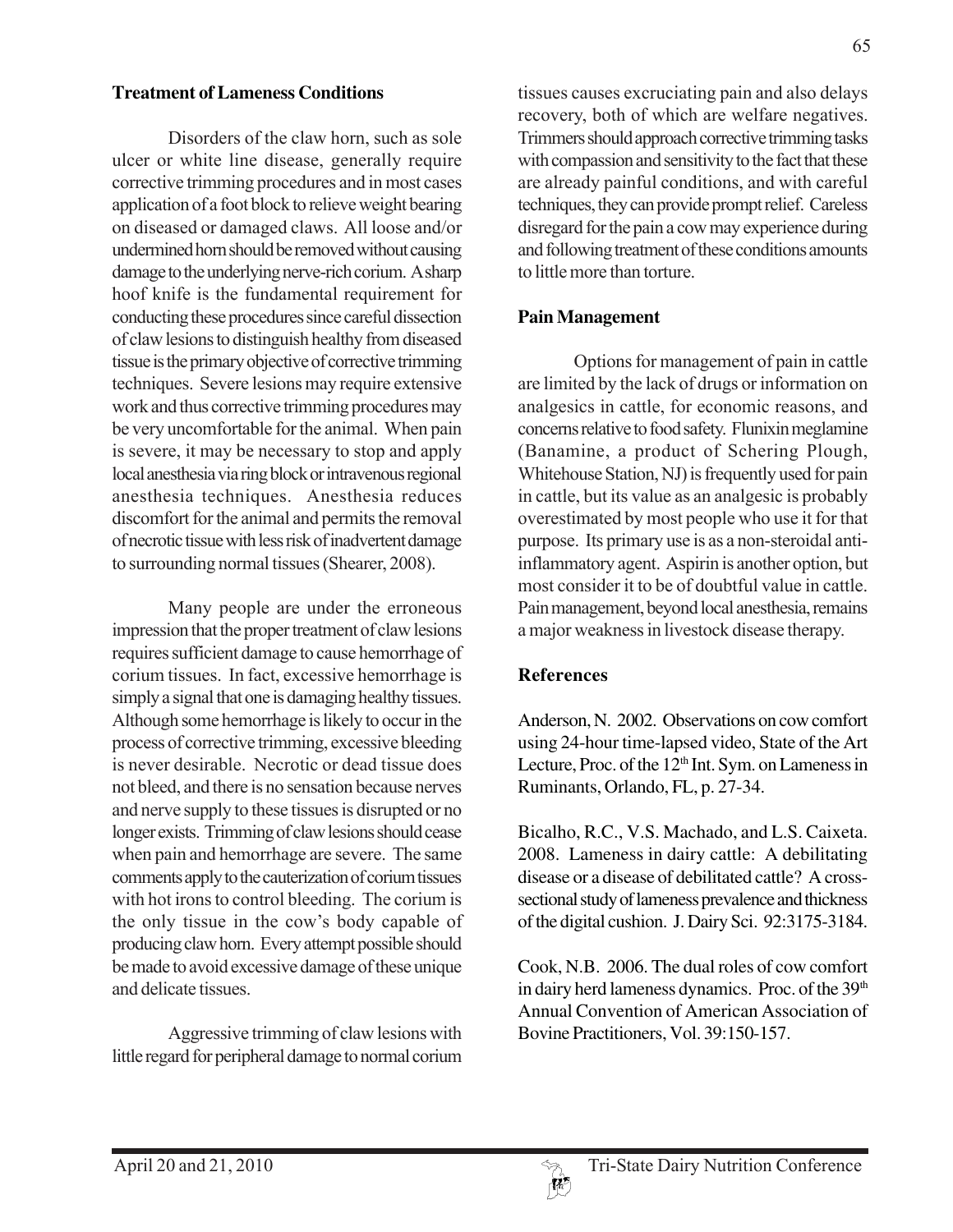Faull, W.B, J.W. Hughes, M.J. Clarkson, D.W. Downham, F.J. Manson, J.B. Merritt, R.D. Murray, W.B. Russell, J.E. Sutherst, and W.R. Ward. 1996. Epidemiology of lameness in dairy cattle: The influence of cubicles and indoor and outdoor walking surfaces. Vet Record 139:130-136.

Frazer, D. 2008. Understanding Animal Welfare: The Science in its Cultural Context. Wiley-Blackwell, Ames, Iowa.

Greenough, P. R. 2007. Bovine Laminitis and Lameness: A Hands-On Approach. Elsevier Ltd., Saunders Co., Philadelphia, PA.

Kempson, S.A, A. Langridge, and J.A. Jones. 1998. Slurry, formalin and copper sulphate: The effect on the claw horn. Proc. of the  $10<sup>th</sup>$  Int. Sym. on Lameness in Ruminants, Lucerne, Switzerland, p. 216-217.

Knott, L., J.F. Tarlton, H. Craft, and A.J.F. Webster. 2006. Effects of housing, parturition and diet change on the biochemistry and biomechanics of the support structures of the hoof of dairy heifers. Vet Journal 174:277-287.

Leonard, G.C, J.M. O'Connell, and K.J. O'Farell. 1996. Effect of overcrowding on claw health in first-calved Friesian heifers. Br. Vet Journal 152:459-472.

Lischer, C. J., P. Ossent, M. Raber, and H. Geyer. 2002. The suspensory structures and supporting tissues of the bovine 3<sup>rd</sup> phalanx and their relevance in the development of sole ulcers at the typical site. Vet Record 151(23):694-698.

Mulling, C.K.W., and C.J. Lischer. 2002. New aspects on etiology and pathogenesis of laminitis in cattle. Proc. of the XXII World Buiatrics Congress (keynote lectures), Hanover, Germany, p.236-247.

Nocek, J.E. 1997. Bovine acidosis: Implications on laminitis. J. Dairy Sci. 80(5):1005-1028.

Nordlund, K. 2002. Herd-based diagnosis of subacute ruminal acidosis. Proc. of the  $12<sup>th</sup>$  Int. Sym. on Lameness in Ruminants, Orlando, Fl, p. 70-74.

Ossent, P., and Ch.J. Lischer. 1998. Bovine laminitis: The lesions and their pathogenesis. In Practice 20:415-427.

Raber, M., Ch.J. Lischer, H. Geyer, and P. Ossent. 2004. The bovine digital cushion – A descriptive anatomical study. Vet Journal 167:258-264.

Raven, E.T. 1989. Cattle Foot Care and Claw Trimming. Ipswich, UK, Farming Press, Ltd.

Rushen J., and A.M. de Passille. 2006. Effects of roughness and compressibility of flooring on cow locomotion. J. Dairy Sci. 89:2965-2972.

Shearer, J.K. 2008. The effect of lameness on cattle well-being. Proc. of the Cornell Fall Dairy Conference. Liverpool, New York, November 12- 13, p. 35-44.

Shearer, J.K., and S.R. van Amstel. 2007. Effect of flooring and/or flooring surfaces on lameness disorders in dairy cattle. Proc. of the Western Dairy Management Conference, Reno, NV, March 7-9, p.149-159.

Tarleton, J.F., D.E. Holah, K.M. Evans, S. Jones, G.R. Pearson, and A.J.F. Webster. 2002. Biomechanical and histopathological changes in the support structures of bovine hooves around the time of first calving. Vet Journal 163:196-204.